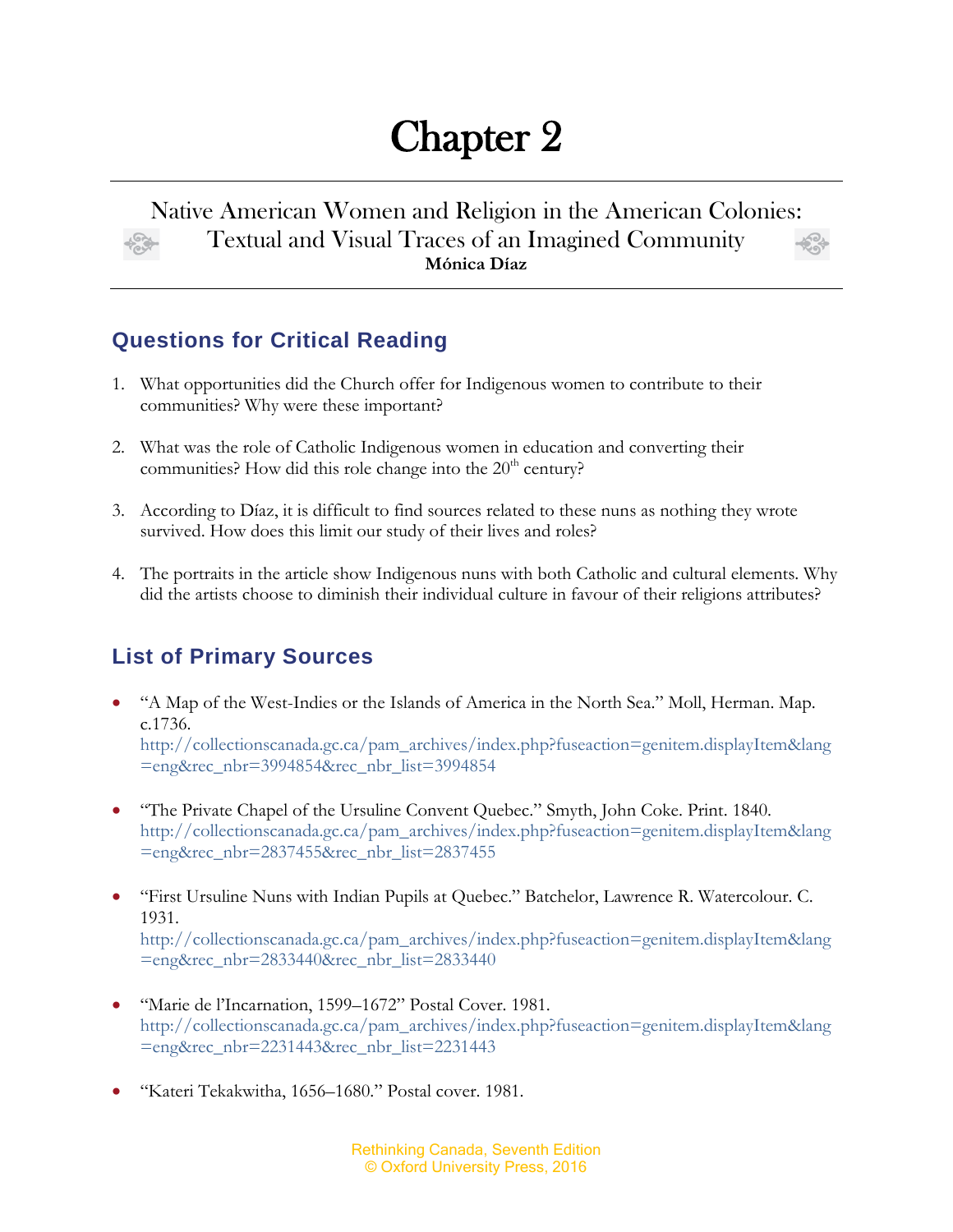[http://collectionscanada.gc.ca/pam\\_archives/index.php?fuseaction=genitem.displayItem&lang](http://collectionscanada.gc.ca/pam_archives/index.php?fuseaction=genitem.displayItem&lang=eng&rec_nbr=2231438&rec_nbr_list=2231438) [=eng&rec\\_nbr=2231438&rec\\_nbr\\_list=2231438](http://collectionscanada.gc.ca/pam_archives/index.php?fuseaction=genitem.displayItem&lang=eng&rec_nbr=2231438&rec_nbr_list=2231438)

- "Chapel of the Urseline Convent, Quebec City." Mercer, Alexander. Watercolour. 1829. [http://collectionscanada.gc.ca/pam\\_archives/index.php?fuseaction=genitem.displayItem&lang](http://collectionscanada.gc.ca/pam_archives/index.php?fuseaction=genitem.displayItem&lang=eng&rec_nbr=2833191&rec_nbr_list=2833191) [=eng&rec\\_nbr=2833191&rec\\_nbr\\_list=2833191](http://collectionscanada.gc.ca/pam_archives/index.php?fuseaction=genitem.displayItem&lang=eng&rec_nbr=2833191&rec_nbr_list=2833191)
- "Catherine Tegahkouita Iroquoise." Engraved by Canu, Jean Dominique Etienne. Print. C. 1780. [http://collectionscanada.gc.ca/pam\\_archives/index.php?fuseaction=genitem.displayItem&l](http://collectionscanada.gc.ca/pam_archives/index.php?fuseaction=genitem.displayItem&lang=eng&rec_nbr=3018899&rec_nbr_list=3018899) [ang=eng&rec\\_nbr=3018899&rec\\_nbr\\_list=3018899](http://collectionscanada.gc.ca/pam_archives/index.php?fuseaction=genitem.displayItem&lang=eng&rec_nbr=3018899&rec_nbr_list=3018899)
- "Twenty Year Old Sister Naya Pelagie becomes Canada's First Inuit Nun." Wilkinson, Doug. Photograph. 1951. [http://collectionscanada.gc.ca/pam\\_archives/index.php?fuseaction=genitem.displayItem&lang](http://collectionscanada.gc.ca/pam_archives/index.php?fuseaction=genitem.displayItem&lang=eng&rec_nbr=3614951&rec_nbr_list=3614951) [=eng&rec\\_nbr=3614951&rec\\_nbr\\_list=3614951](http://collectionscanada.gc.ca/pam_archives/index.php?fuseaction=genitem.displayItem&lang=eng&rec_nbr=3614951&rec_nbr_list=3614951)
- "Twenty Year Old Sister Naya Pelagie becomes Canada's First Inuit Nun Taking Vows." Wilkinson, Doug. Photograph. 1951. [http://collectionscanada.gc.ca/pam\\_archives/index.php?fuseaction=genitem.displayItem&lang](http://collectionscanada.gc.ca/pam_archives/index.php?fuseaction=genitem.displayItem&lang=eng&rec_nbr=3510783&rec_nbr_list=3510783) [=eng&rec\\_nbr=3510783&rec\\_nbr\\_list=3510783](http://collectionscanada.gc.ca/pam_archives/index.php?fuseaction=genitem.displayItem&lang=eng&rec_nbr=3510783&rec_nbr_list=3510783)
- "Group of Female Students and a Nun in a Classroom at Cross Lake Indian Residential School, Cross Lake, Manitoba, February 1940." Photograph. 1940. [http://collectionscanada.gc.ca/pam\\_archives/index.php?fuseaction=genitem.displayItem&lang](http://collectionscanada.gc.ca/pam_archives/index.php?fuseaction=genitem.displayItem&lang=eng&rec_nbr=4673899&rec_nbr_list=4673899) [=eng&rec\\_nbr=4673899&rec\\_nbr\\_list=4673899](http://collectionscanada.gc.ca/pam_archives/index.php?fuseaction=genitem.displayItem&lang=eng&rec_nbr=4673899&rec_nbr_list=4673899)
- "Class Portrait of the Female Students at St. Anthony's Indian Residential School, Onion Lake, Saskatchewan." Photograph. C. 1950. [http://collectionscanada.gc.ca/pam\\_archives/index.php?fuseaction=genitem.displayItem&lang](http://collectionscanada.gc.ca/pam_archives/index.php?fuseaction=genitem.displayItem&lang=eng&rec_nbr=3574718&rec_nbr_list=3574718) [=eng&rec\\_nbr=3574718&rec\\_nbr\\_list=3574718](http://collectionscanada.gc.ca/pam_archives/index.php?fuseaction=genitem.displayItem&lang=eng&rec_nbr=3574718&rec_nbr_list=3574718)
- "Arrival of Mother General Fort Providence." Moran, J.F. Photograph. C. 1924. [http://collectionscanada.gc.ca/pam\\_archives/index.php?fuseaction=genitem.displayItem&lang](http://collectionscanada.gc.ca/pam_archives/index.php?fuseaction=genitem.displayItem&lang=eng&rec_nbr=3384100&rec_nbr_list=3384100) [=eng&rec\\_nbr=3384100&rec\\_nbr\\_list=3384100](http://collectionscanada.gc.ca/pam_archives/index.php?fuseaction=genitem.displayItem&lang=eng&rec_nbr=3384100&rec_nbr_list=3384100)

#### **Multimedia Resources**

- Kateri Tekakwitha [www.kateritekakwitha.org/kateri](http://www.kateritekakwitha.org/kateri)
- In Her Footsteps: The Story of Kateri Tekakwitha [www.saltandlighttv.org/kateri](http://www.saltandlighttv.org/kateri)